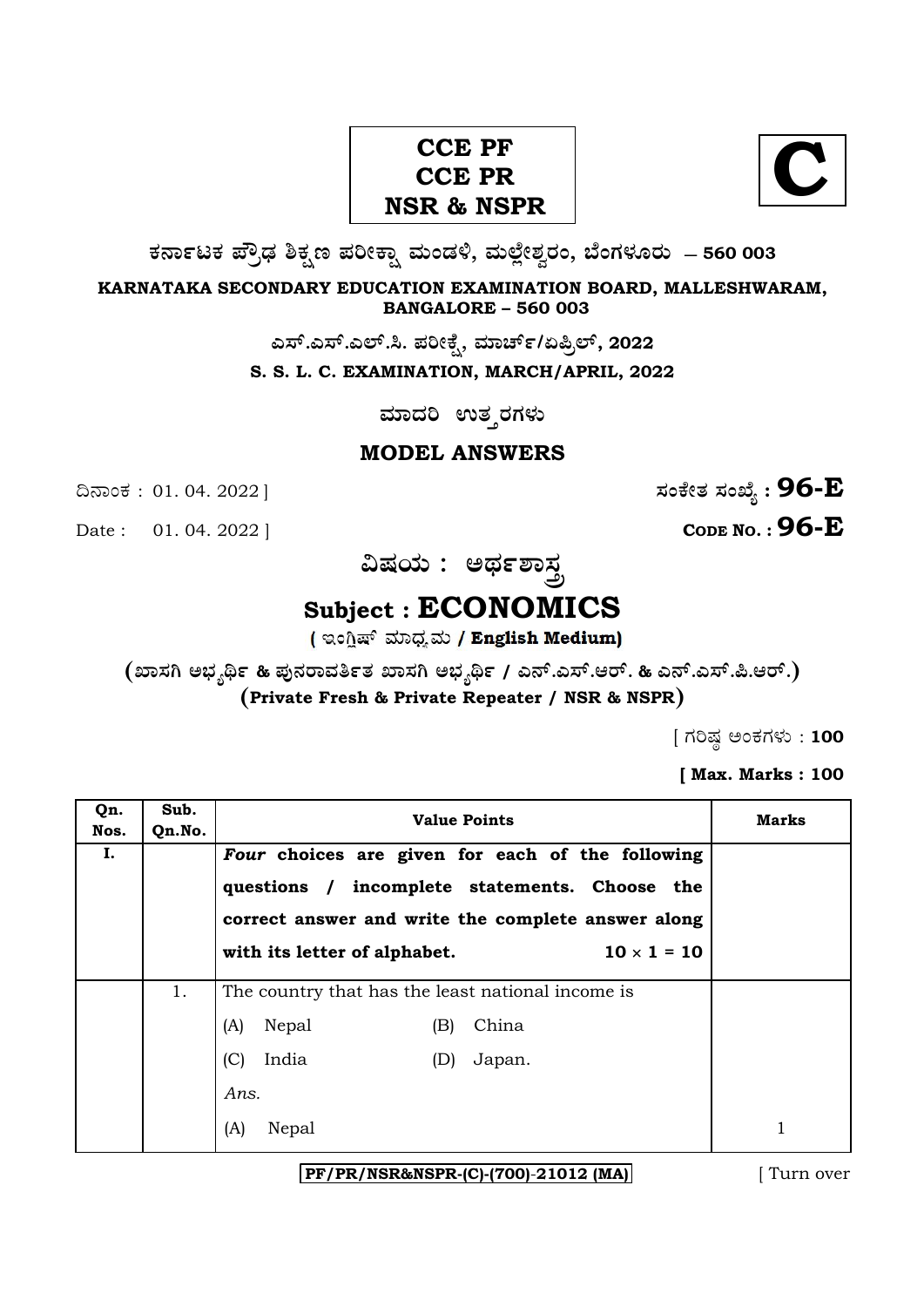**96-E** 2 **CCE PF & PR/NSR & NSPR**

| Qn.<br>Nos. | Sub.<br>Qn.No. | <b>Value Points</b>                                    | <b>Marks</b> |
|-------------|----------------|--------------------------------------------------------|--------------|
|             | 2.             | The bank that got nationalised in 1955 is              |              |
|             |                | State Bank of Mysore<br>(A)                            |              |
|             |                | State Bank of India<br>(B)                             |              |
|             |                | Canara Bank<br>(C)                                     |              |
|             |                | Union Bank.<br>(D)                                     |              |
|             |                | Ans.                                                   |              |
|             |                | State Bank of India<br>(B)                             | $\mathbf 1$  |
|             | 3.             | Unproductive agricultural loan means loans             |              |
|             |                | to social activities<br>(A)                            |              |
|             |                | to purchase land<br>(B)                                |              |
|             |                | for irrigation facilities<br>(C)                       |              |
|             |                | to permanent development of land.<br>(D)               |              |
|             |                | Ans.                                                   |              |
|             |                | to social activities<br>(A)                            | 1            |
|             | 4.             | The loans usually given by the government during       |              |
|             |                | drought, famine, floods etc. are                       |              |
|             |                | Long term loans<br>(A)                                 |              |
|             |                | Short term loans<br>(B)                                |              |
|             |                | Medium term loans<br>(C)                               |              |
|             |                | Taccavi loans.<br>(D)                                  |              |
|             |                | Ans.                                                   |              |
|             |                | (D) Taccavi loans                                      |              |
|             | 5.             | National Industrial Board was established in the year  |              |
|             |                | 1953<br>1951<br>(B)<br>(A)                             |              |
|             |                | 1955<br>1965.<br>(D)<br>(C)                            |              |
|             |                | Ans.                                                   |              |
|             |                | 1955<br>(C)                                            | $\mathbf 1$  |
|             | 6.             | "Industrialise or perish" was said by                  |              |
|             |                | Mahatma Gandhi<br>(B)<br>Sir M. Vishveshwaraiah<br>(A) |              |
|             |                | Jawaharlal Nehru (D) Dr. B. R. Ambedkar.<br>(C)        |              |
|             |                | Ans.                                                   |              |
|             |                | Sir M. Vishveshwaraiah<br>(B)                          | $\mathbf{1}$ |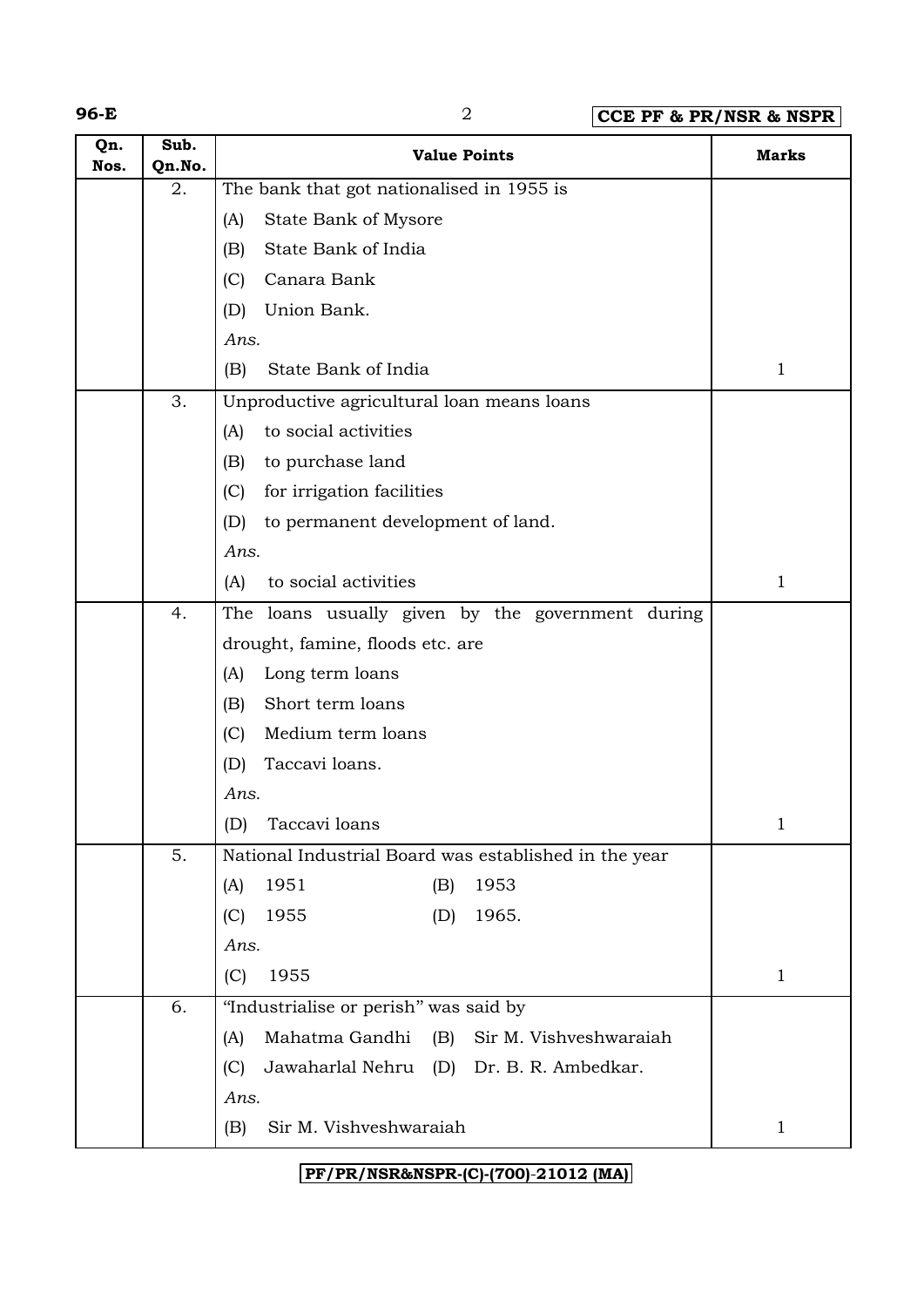**CCE PF & PR/NSR & NSPR** 3 **96-E**

| Qn.<br>Nos. | Sub.<br>Qn.No. | <b>Value Points</b>                                           | <b>Marks</b> |
|-------------|----------------|---------------------------------------------------------------|--------------|
|             | 7.             | The main aim of '20 point' programme is                       |              |
|             |                | providing free education<br>(A)                               |              |
|             |                | removal of poverty<br>(B)                                     |              |
|             |                | providing free medical facilities<br>(C)                      |              |
|             |                | (D)<br>providing housing facilities.                          |              |
|             |                | Ans.                                                          |              |
|             |                | (B)<br>removal of poverty                                     | $\mathbf{1}$ |
|             | 8.             | The programme launched in 1952 to develop rural areas         |              |
|             |                | was                                                           |              |
|             |                | Food for Work Programme<br>(A)                                |              |
|             |                | Integrated Rural Development Programme<br>(B)                 |              |
|             |                | Community Development Programme<br>(C)                        |              |
|             |                | (D)<br>Jawahar Rojgar Yojana.                                 |              |
|             |                | Ans.                                                          |              |
|             |                | (C)<br>Community Development Programmes                       | $\mathbf{1}$ |
|             | 9.             | Broad gauge is related to                                     |              |
|             |                | (A)<br>Railways<br>(B)<br>Waterways                           |              |
|             |                | (C)<br>Airways<br>(D)<br>Roadways.                            |              |
|             |                | Ans.                                                          |              |
|             |                | (A)<br>Railways                                               | $\mathbf{1}$ |
|             | 10.            | Riks bank is in                                               |              |
|             |                | Sweden<br>(A)<br>Japan<br>(B)                                 |              |
|             |                | India<br>(C)<br>(D)<br>England.                               |              |
|             |                | Ans.                                                          |              |
|             |                | (B)<br>Sweden                                                 | $\mathbf{1}$ |
| II.         |                | $5 \times 1 = 5$<br>Match list A with list B and write them : |              |
|             |                | $\boldsymbol{B}$<br>A                                         |              |
|             |                | Chennai<br>South Western Railway<br>i)<br>a)                  |              |
|             |                | Southern Railway<br>Mumbai<br>$\overline{11}$<br>b)           |              |
|             |                | New Delhi<br>Eastern Railway<br>iii)<br>c)                    |              |
|             |                | Central Railway<br>Allahabad<br>d)<br>iv)                     |              |
|             |                | Northern Railway<br>Kolkata<br>$\epsilon$<br>$\mathbf{v})$    |              |
|             |                | Jaipur<br>vi)                                                 |              |
|             |                | Hubli.<br>vii)                                                |              |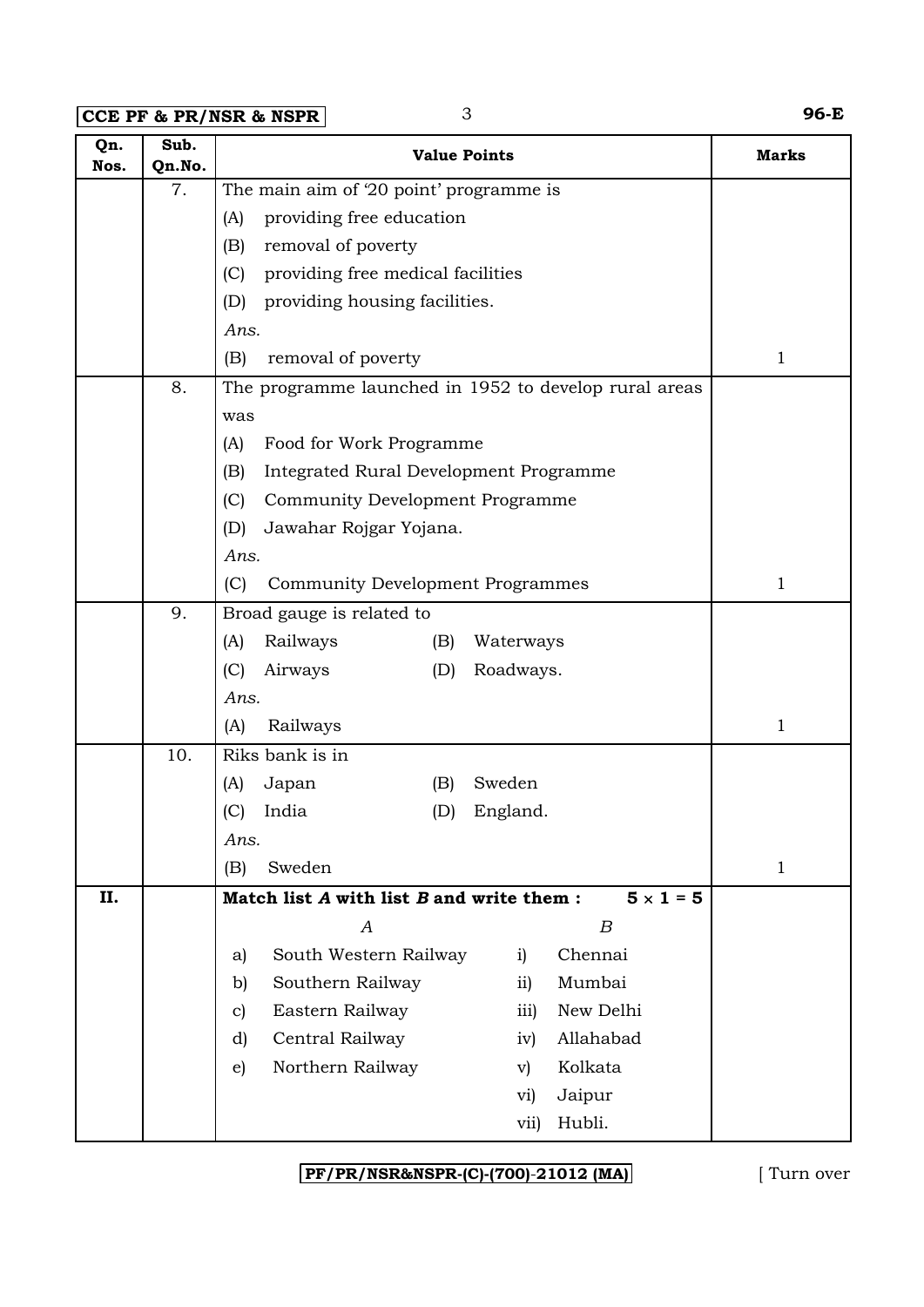**96-E** 4 **CCE PF & PR/NSR & NSPR**

| Qn.<br>Nos. | Sub.<br>Qn.No. | <b>Value Points</b>                                    | <b>Marks</b>              |              |
|-------------|----------------|--------------------------------------------------------|---------------------------|--------------|
|             |                | Ans.                                                   |                           |              |
|             |                | A                                                      | B                         |              |
|             |                | South Western Railway<br>a)                            | vii)<br>Hubli             |              |
|             |                | Southern Railway<br>b)                                 | Chennai<br>i)             |              |
|             |                | Eastern Railway<br>$\mathbf{c}$                        | Kolkata<br>$\mathbf{v})$  |              |
|             |                | Central Railway<br>d)                                  | Mumbai<br>$\overline{11}$ |              |
|             |                | Northern Railway<br>$\epsilon$ )                       | New Delhi<br>iii)         | 5            |
| III.        |                | Answer the following questions in a word or sentence   |                           |              |
|             |                | each:                                                  | $15 \times 1 = 15$        |              |
|             | 12.            | What is economic development according to Meier and    |                           |              |
|             |                | Baldwin?                                               |                           |              |
|             |                | Ans.                                                   |                           |              |
|             |                | A process whereby an economy's real national income    |                           |              |
|             |                | over a long period time.                               | 1                         |              |
|             | 13.            | Why is Human Development Index developed ?             |                           |              |
|             |                | Ans.                                                   |                           |              |
|             |                | To measure standard of living of human beings.         | $\mathbf{1}$              |              |
|             | 14.            | The achievement of Human Development in India is       |                           |              |
|             |                | slow. Why?                                             |                           |              |
|             |                | Ans.                                                   |                           |              |
|             |                | Low level of education, health facilities and income.  | 1                         |              |
|             | 15.            | Why are the Regional Rural Banks established ?         |                           |              |
|             |                | Ans.                                                   |                           |              |
|             |                | To provide finance to marginal, small farmers and      |                           |              |
|             |                | landless labourers.                                    |                           | $\mathbf 1$  |
|             | 16.            | Industrial policy was very essential to India in 1947. |                           |              |
|             |                | Why?                                                   |                           |              |
|             |                | Ans.                                                   |                           |              |
|             |                | Lack of raw materials, capital and technology.         |                           | $\mathbf{1}$ |
|             | 17.            | What is disinvestment?                                 |                           |              |
|             |                | Ans.                                                   |                           |              |
|             |                | To the sale of equity of public enterprises to private |                           |              |
|             |                | sector.                                                |                           | $\mathbf 1$  |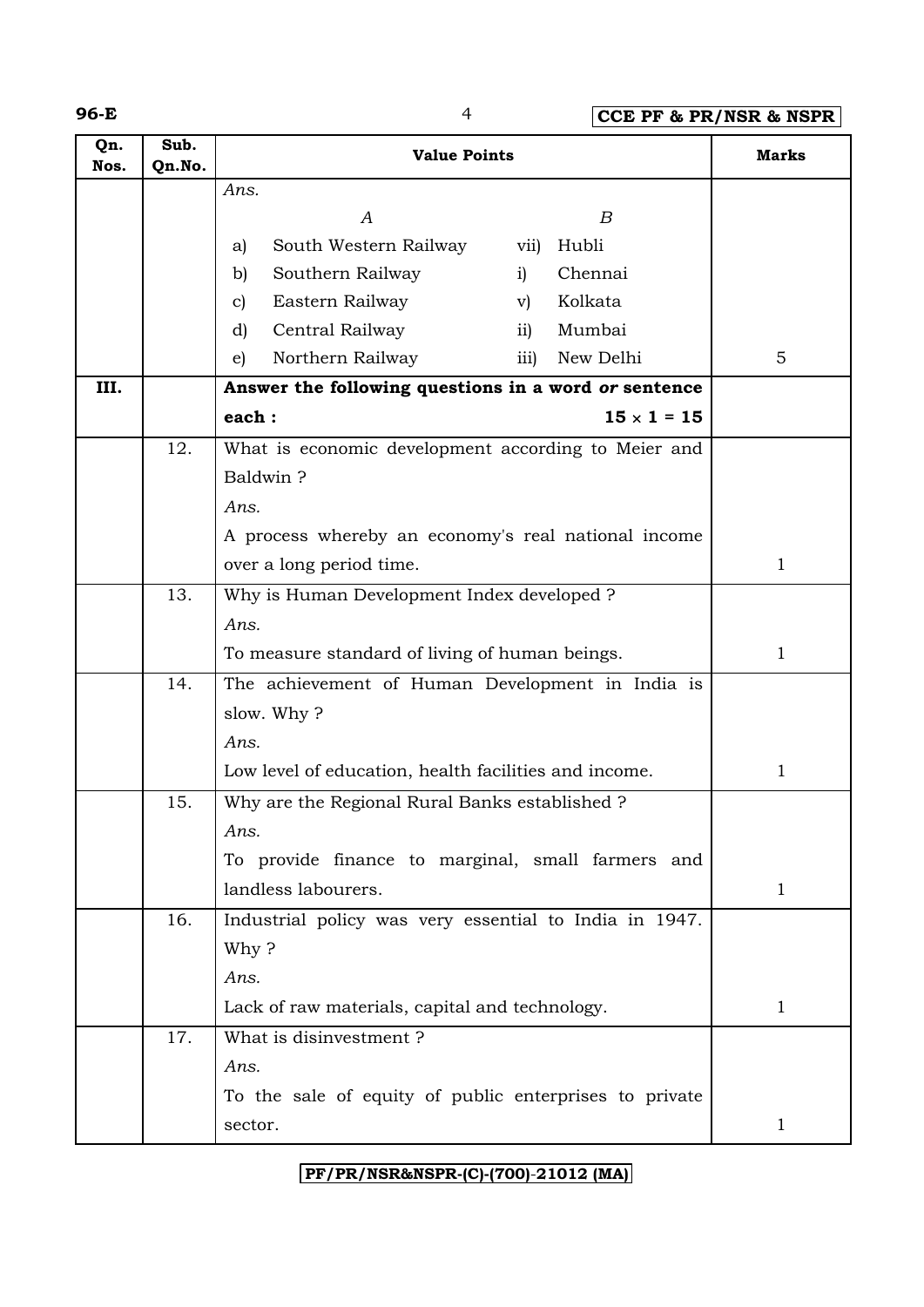**CCE PF & PR/NSR & NSPR** 5 **96-E**

| Qn.<br>Nos. | Sub.<br>Qn.No. | <b>Value Points</b>                                                 | <b>Marks</b> |
|-------------|----------------|---------------------------------------------------------------------|--------------|
|             | 18.            | What is Industrialization?                                          |              |
|             |                | Ans.                                                                |              |
|             |                | Establishment and expansion of industries throughout                |              |
|             |                | the country.                                                        | $\mathbf{1}$ |
|             | 19.            | What is poverty?                                                    |              |
|             |                | Ans.                                                                |              |
|             |                | The situation where the individuals are unable to fulfil            |              |
|             |                | their basic requirements of life.                                   | $\mathbf{1}$ |
|             | 20.            | What does poverty line indicate ?                                   |              |
|             |                | Ans.                                                                |              |
|             |                | The level of income / expenditure required to satisfy the           |              |
|             |                | minimum basic needs of a person.                                    | $\mathbf{1}$ |
|             | 21.            | What<br>is<br>the<br>objective<br>of<br>Food<br>for<br>Work<br>main |              |
|             |                | programme?                                                          |              |
|             |                | Ans.                                                                |              |
|             |                | Providing jobs to unemployed in and around the place of             |              |
|             |                | living and to give foodgrain to them instead of money.              | $\mathbf{1}$ |
|             | 22.            | What is central bank according to Veera Smith ?                     |              |
|             |                | Ans.                                                                |              |
|             |                | A banking system in which a single bank has either a                |              |
|             |                | complete or residuary monopoly in the note issue.                   | $\mathbf 1$  |
|             | 23.            | Where is the headquarters of Reserve Bank of India?                 |              |
|             |                | Ans.                                                                |              |
|             |                | Mumbai                                                              | $\mathbf 1$  |
|             | 24.            | What is Trade?                                                      |              |
|             |                | Ans.                                                                |              |
|             |                | Buying and selling of goods and services.                           | $\mathbf{1}$ |
|             | 25.            | What is Foreign Exchange?                                           |              |
|             |                | Ans.                                                                |              |
|             |                | Exchange of currency of one country with the currency               |              |
|             |                | of other countries.                                                 | $\mathbf{1}$ |
|             | 26.            | What is Foreign Trade?                                              |              |
|             |                | Ans.                                                                |              |
|             |                | Trade between the countries.                                        | $\mathbf{1}$ |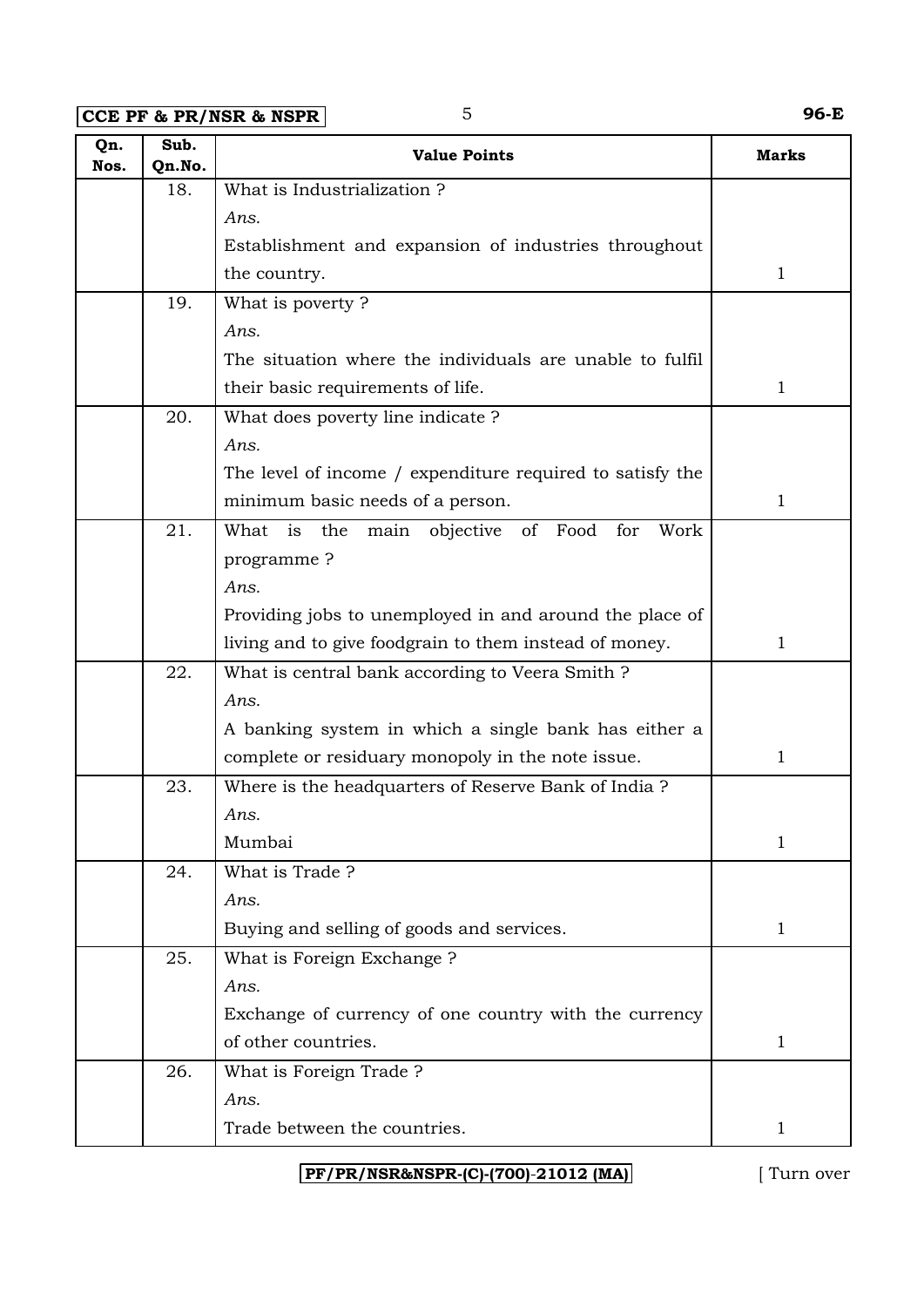**96-E** 6 **CCE PF & PR/NSR & NSPR**

| Qn.<br>Nos. | Sub.<br>Qn.No. | <b>Value Points</b>                                     | Marks          |
|-------------|----------------|---------------------------------------------------------|----------------|
| IV.         |                | Answer the following questions in about two to four     |                |
|             |                | $24 \times 2 = 48$<br>sentences / points each           |                |
|             | 27.            | Underdeveloped countries fail to implement effective    |                |
|             |                | welfare schemes. Why?                                   |                |
|             |                | Ans.                                                    |                |
|             |                | - lack of political will                                |                |
|             |                | - bribery, corruption, nepotism and red tapism in       |                |
|             |                | bureaucracy ruin.                                       | 2              |
|             | 28.            | List out the demerits of moneylenders.                  |                |
|             |                | Ans.                                                    |                |
|             |                | - take the signature or thumb impression on blank       |                |
|             |                | bond paper                                              |                |
|             |                | never give any receipts                                 |                |
|             |                | - compound interest                                     |                |
|             |                | - lend loans for productive and unproductive purpose.   | $\overline{2}$ |
|             | 29.            | What are the functions of National Bank for Agriculture |                |
|             |                | and Rural Development?                                  |                |
|             |                | Ans.                                                    |                |
|             |                | - plans and developmental programmes                    |                |
|             |                | - source bank for the institutional credit agencies     |                |
|             |                | - supervise the programmes                              |                |
|             |                | - Kisan credit cards                                    |                |
|             |                | - research and development fund.                        | $\overline{2}$ |
|             | 30.            | Explain the importance of industrial development in     |                |
|             |                | India.                                                  |                |
|             |                | Ans.                                                    |                |
|             |                | proper utilization of resources                         |                |
|             |                | - large scale investment                                |                |
|             |                | division of labour                                      |                |
|             |                | - structural change in the economy                      | 2              |
|             |                | mechanization.                                          |                |
|             | 31.            | Mention the characteristics of small scale industries.  |                |
|             |                | Ans.                                                    |                |
|             |                | easy to establish<br>less investment                    |                |
|             |                | - labour is employed on wages                           |                |
|             |                |                                                         |                |
|             |                | managed by small entrepreneurs                          |                |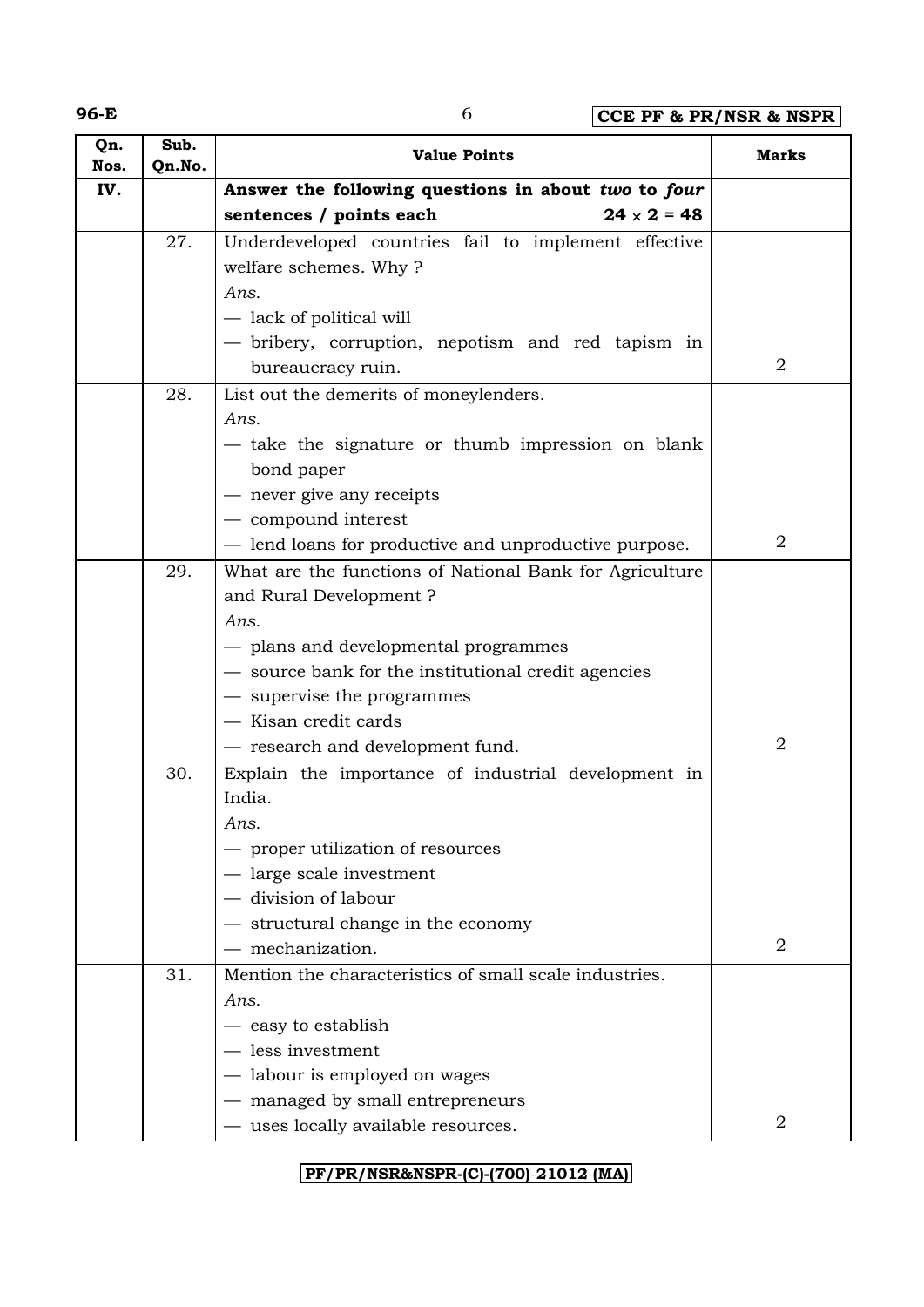**CCE PF & PR/NSR & NSPR** 7 **96-E**

| Qn.<br>Nos. | Sub.<br>Qn.No. | <b>Value Points</b>                                     | <b>Marks</b>   |
|-------------|----------------|---------------------------------------------------------|----------------|
|             | 32.            | Poverty is wide spread in India. Why?                   |                |
|             |                | Ans.                                                    |                |
|             |                | - rapid growth in population                            |                |
|             |                | - low productivity in agriculture                       |                |
|             |                | - rising prices                                         |                |
|             |                | - unemployment problem                                  |                |
|             |                | - lack of proper implementation of poverty alleviation  |                |
|             |                | programmes.                                             | $\overline{2}$ |
|             | 33.            | Prime Minister's Integrated Urban Poverty Eradication   |                |
|             |                | Programme has reduced poverty level in urban areas.     |                |
|             |                | Justify.                                                |                |
|             |                | Ans.                                                    |                |
|             |                | - self employment strategy                              |                |
|             |                | - shelter upgradation strategy                          |                |
|             |                | - providing loans and grants                            |                |
|             |                | - controlling basic reasons for poverty.                | $\overline{2}$ |
|             | 34.            | Social basic infrastructure increases human efficiency. |                |
|             |                | How?                                                    |                |
|             |                | Ans.                                                    |                |
|             |                | $-$ education                                           |                |
|             |                | - health                                                |                |
|             |                | drinking water                                          |                |
|             |                | housing                                                 |                |
|             |                | sanitation.                                             | 2              |
|             | 35.            | How does Air Transport help in the development of the   |                |
|             |                | country?                                                |                |
|             |                | Ans.                                                    |                |
|             |                | - helpful during natural calamities                     |                |
|             |                | - relief operation during emergency                     |                |
|             |                | - important role in defence of the country              |                |
|             |                | - suitable for long distance.                           | 2              |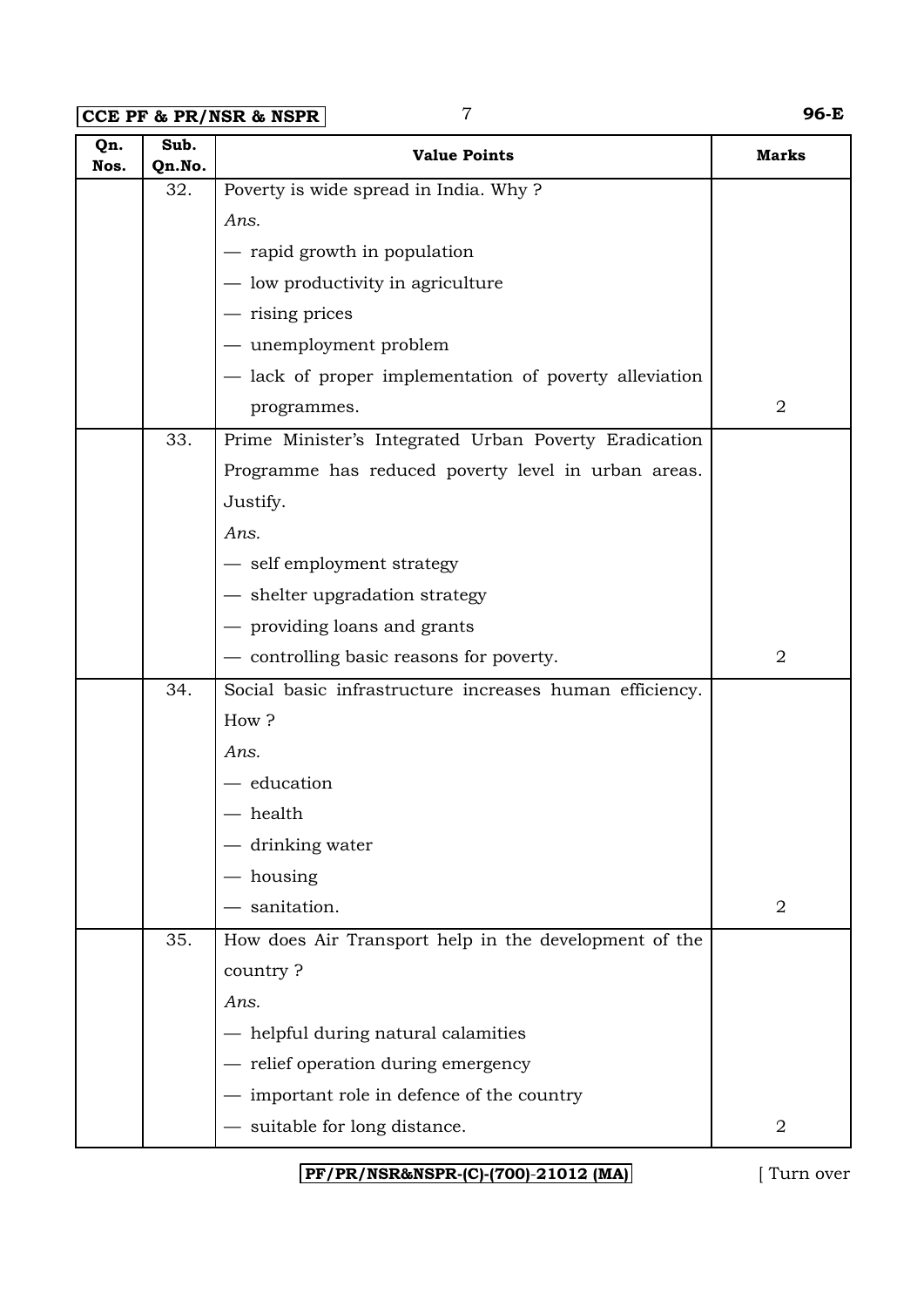**96-E** 8 **CCE PF & PR/NSR & NSPR**

| Qn.<br>Nos. | Sub.<br>Qn.No. | <b>Value Points</b>                                       | <b>Marks</b>     |
|-------------|----------------|-----------------------------------------------------------|------------------|
|             | 36.            | Name the kinds of roads in India.                         |                  |
|             |                | Ans.                                                      |                  |
|             |                | - National Highways                                       |                  |
|             |                | - State Highways                                          |                  |
|             |                | - District Roads                                          |                  |
|             |                | - Rural Roads.                                            | 2                |
|             | 37.            | How does the Board of Financial Supervision work?         |                  |
|             |                | Ans.                                                      |                  |
|             |                | $-$ bank inspections                                      |                  |
|             |                | - off-site surveillance                                   |                  |
|             |                | - statutory auditor                                       |                  |
|             |                | — internal security.                                      | $\overline{2}$   |
|             | 38.            | How is Central Board of Reserve Bank formed ?             |                  |
|             |                | Ans.                                                      |                  |
|             |                | - One governor and four deputy governors                  |                  |
|             |                | - Four directors                                          |                  |
|             |                | - Experts in different fields                             |                  |
|             |                | - Representatives from finance department.                | 2                |
|             | 39.            | Explain the direction of India's export trade.            |                  |
|             |                | Ans.                                                      |                  |
|             |                | - Before independence - Britain                           |                  |
|             |                | Trade agreements with all the continents                  | $\overline{2}$   |
|             | 40.            | List out India's imports.                                 |                  |
|             |                | Ans.                                                      |                  |
|             |                | Petroleum, oil and lubricants, gold, silver, electronics, |                  |
|             |                | chemicals and machineries.                                | $\boldsymbol{2}$ |
|             | 41.            | What are the problems of underdeveloped countries ?       |                  |
|             |                | Ans.                                                      |                  |
|             |                | - most of the people are illiterates                      |                  |
|             |                | $-$ victim of superstitions                               |                  |
|             |                | most of them are poor                                     |                  |
|             |                | - lack of basic facilities.                               | $\overline{2}$   |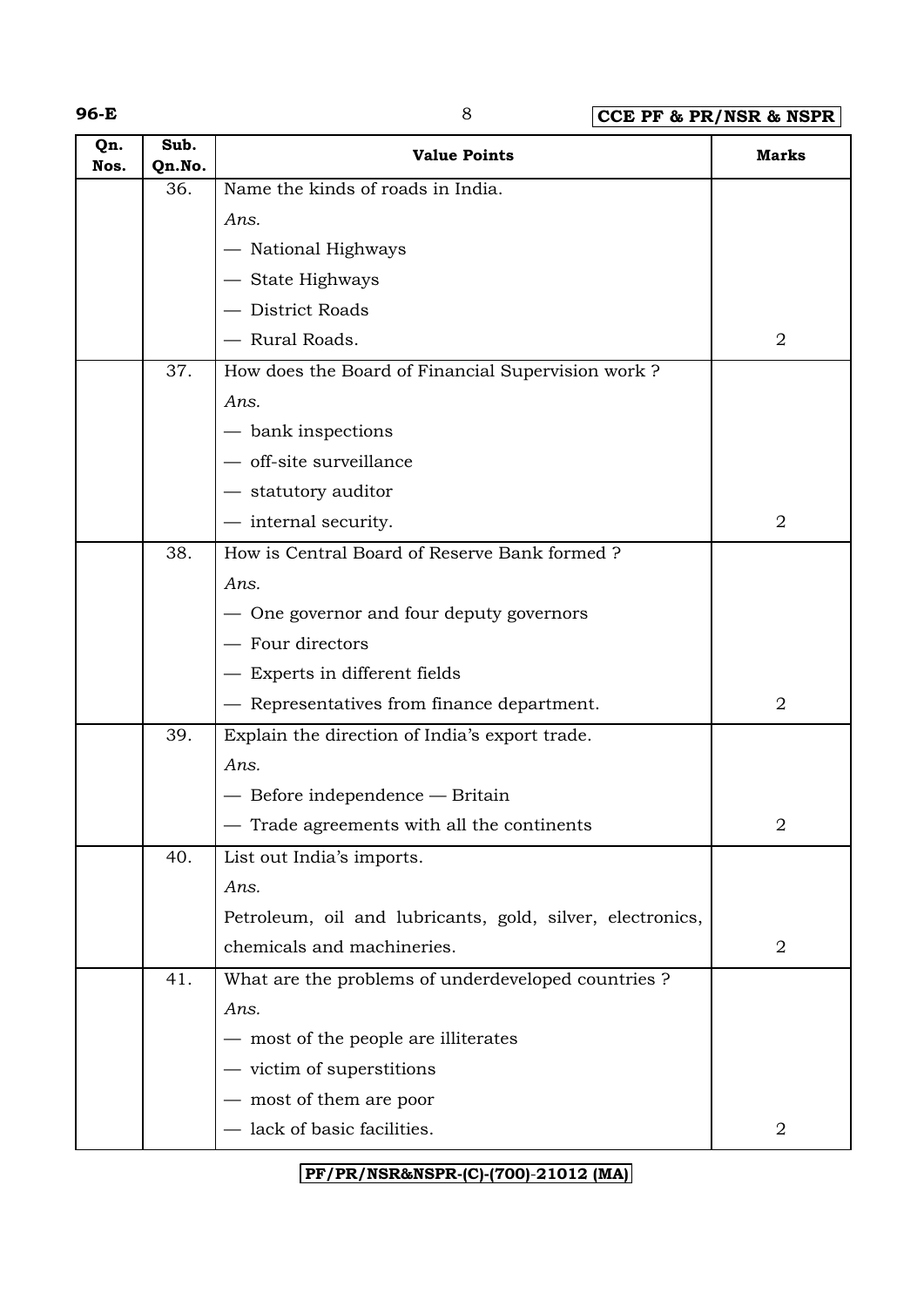**CCE PF & PR/NSR & NSPR** 9 **96-E**

| Qn.<br>Nos. | Sub.<br>Qn.No. | <b>Value Points</b>                                          | <b>Marks</b>   |
|-------------|----------------|--------------------------------------------------------------|----------------|
|             | 42.            | Availability of quality health care and education facilities |                |
|             |                | develops human resource. How?                                |                |
|             |                | Ans.                                                         |                |
|             |                | — increases life expectancy                                  |                |
|             |                | - reduces child and mother mortality rate.                   | $\overline{2}$ |
|             | 43.            | Money lenders are more popular in the rural areas.           |                |
|             |                | Why?                                                         |                |
|             |                | Ans.                                                         |                |
|             |                | - provide loans for any purpose                              |                |
|             |                | - early approachable                                         |                |
|             |                | $-$ simple methods                                           |                |
|             |                | - no lengthy legal modalities.                               | $\overline{2}$ |
|             | 44.            | List out the demerits of Taccavi loans.                      |                |
|             |                | Ans.                                                         |                |
|             |                | — deprived of loans from government                          |                |
|             |                | - delay in sanction                                          |                |
|             |                | - inappropriate imposition of rules                          |                |
|             |                | - repayment modes are rigid.                                 | $\overline{2}$ |
|             | 45.            | Name the training institutions set up to train the           |                |
|             |                | labourers.                                                   |                |
|             |                | Ans.                                                         |                |
|             |                | — The Central Tool Rooms and Training Centres                |                |
|             |                | - The Central Institute of Tool and Design                   |                |
|             |                | The Small Industries Extension Training Institute            |                |
|             |                | The Central Institute of Hand Tool.                          | $\overline{2}$ |
|             | 46.            | Which are the boards set up to promote cottage and           |                |
|             |                | small scale industries ?                                     |                |
|             |                | Ans.                                                         |                |
|             |                | — All India Khadi and Village Industries Board               |                |
|             |                | All India Handlooms and Handicrafts Board                    |                |
|             |                | - Jute Corporation of India Ltd.                             |                |
|             |                | National Small Scale Industries Board                        |                |
|             |                | Central Silk Board.                                          | 2              |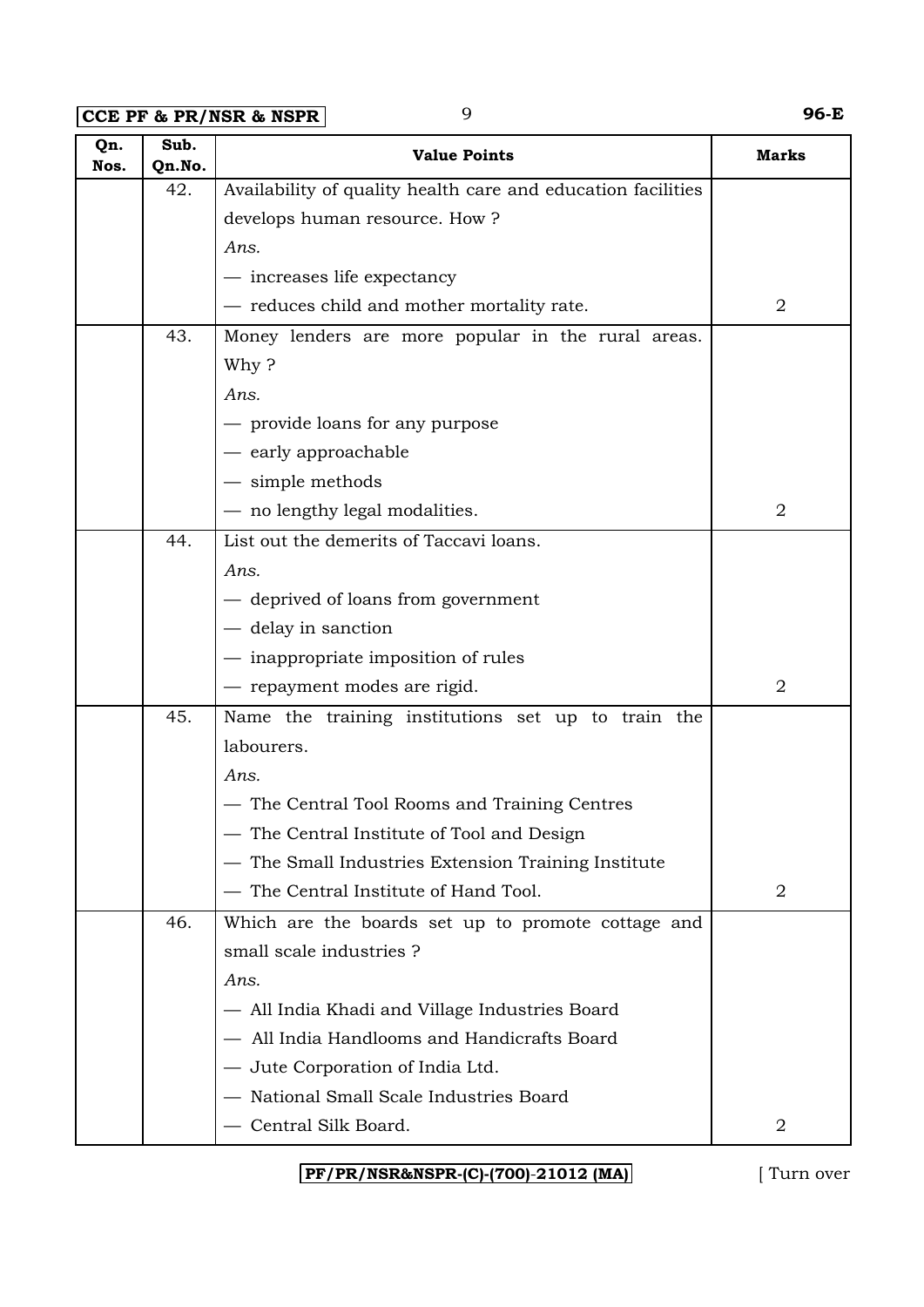**96-E** 10 **CCE PF & PR/NSR & NSPR**

| Qn.<br>Nos. | Sub.<br>Qn.No. | <b>Value Points</b>                                     | <b>Marks</b>   |
|-------------|----------------|---------------------------------------------------------|----------------|
|             | 47.            | National<br>Why<br>is<br>Rural<br>Employment Programme  |                |
|             |                | introduced?                                             |                |
|             |                | Ans.                                                    |                |
|             |                | - provide profitable employments                        |                |
|             |                | — increase income of people                             |                |
|             |                | - improve standard of living.                           | $\sqrt{2}$     |
|             | 48.            | How does transport system help in good governance ?     |                |
|             |                | Ans.                                                    |                |
|             |                | - maintain peace and order                              |                |
|             |                | - effective functioning.                                | 2              |
|             | 49.            | What are the problems of road transport ?               |                |
|             |                | Ans.                                                    |                |
|             |                | - road quality is poor                                  |                |
|             |                | - high burden of tax                                    |                |
|             |                | - rise in price of fares of public transport            |                |
|             |                | - damage due to natural calamities.                     | $\overline{2}$ |
|             | 50.            | Reserve Bank of India is called as Banker's Bank. Why?  |                |
|             |                | Ans.                                                    |                |
|             |                | commercial banks have their account                     |                |
|             |                | — they have to maintain reserve funds                   |                |
|             |                | - lender of last resort for commercial banks.           | 2              |
| V.          |                | Answer the following questions in about five to six     |                |
|             |                | sentences / points each :<br>$6 \times 3 = 18$          |                |
|             | 51.            | Mention the characteristics of developed countries.     |                |
|             |                | Ans.                                                    |                |
|             |                | Importance to Industrial Sector                         |                |
|             |                | High level of capital formation                         |                |
|             |                | - Use of skills and technology                          |                |
|             |                | - Slow rate of population growth                        |                |
|             |                | availability, equality, education and health facilities |                |
|             |                | availability of good infrastructure.                    | 3              |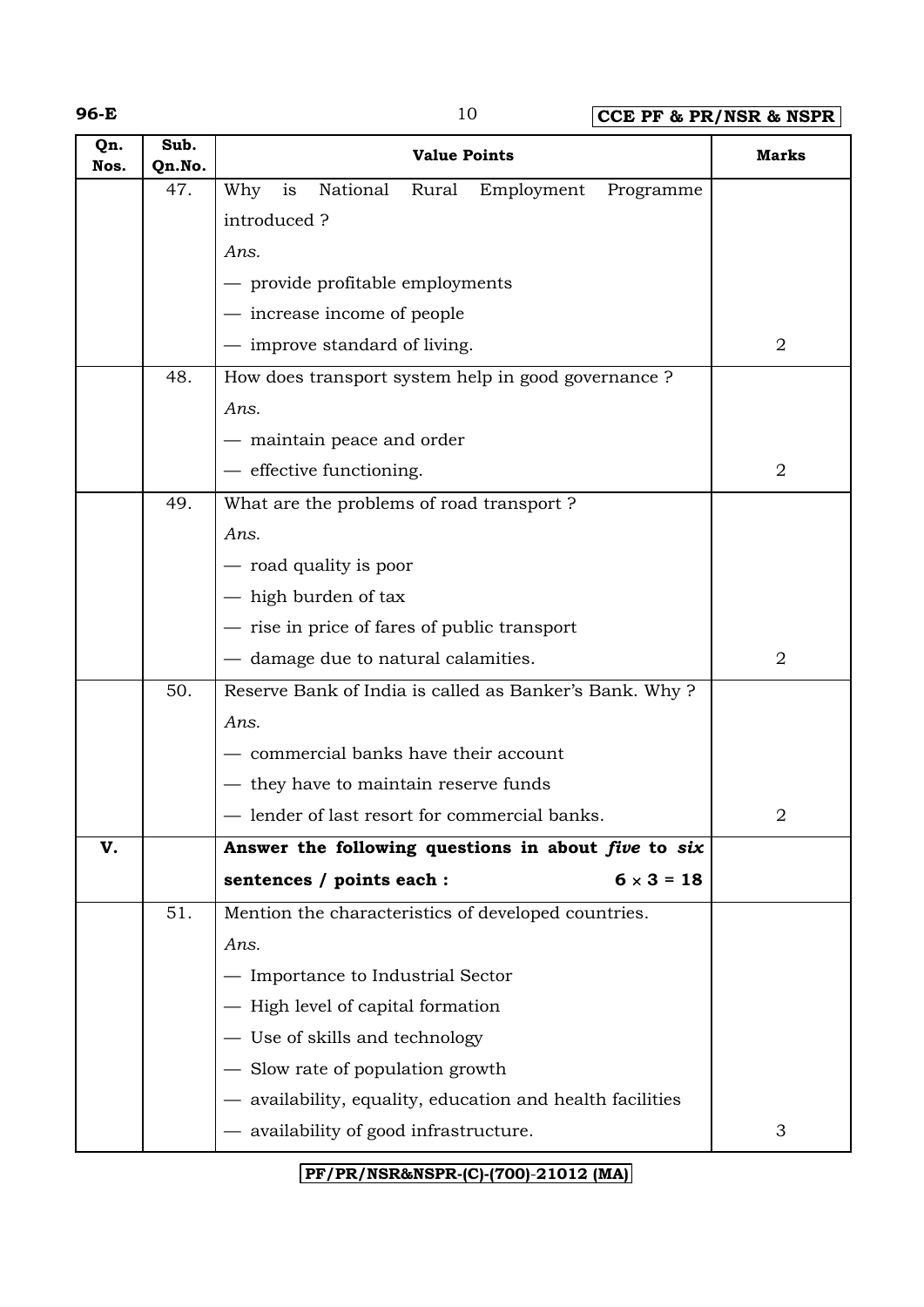**CCE PF & PR/NSR & NSPR** 11 **96-E** 

| Qn.<br>Nos. | Sub.<br>Qn.No. | <b>Value Points</b>                                      | Marks |
|-------------|----------------|----------------------------------------------------------|-------|
|             | 52.            | Explain the necessity of agricultural finance.           |       |
|             |                | Ans.                                                     |       |
|             |                | - development of agricultural land                       |       |
|             |                | - monetary payment                                       |       |
|             |                | - to increase agricultural productivity                  |       |
|             |                | - agricultural implements                                |       |
|             |                | - natural phenomena                                      |       |
|             |                | - modern agricultural system                             |       |
|             |                | - other purposes.                                        | 3     |
|             | 53.            | List out the problems of small scale industries.         |       |
|             |                | Ans.                                                     |       |
|             |                | - Problem of raw materials                               |       |
|             |                | - Financial problems                                     |       |
|             |                | - Use of outdated technology                             |       |
|             |                | - Power scarcity                                         |       |
|             |                | - Marketing problems                                     |       |
|             |                | - High cost of production                                |       |
|             |                | - Competition of large scale industries.                 | 3     |
|             | 54.            | Explain the two types of poverty.                        |       |
|             |                | Ans.                                                     |       |
|             |                | - Absolute poverty - in the view of economic             |       |
|             |                | $condition - basic needs - level of consumption$         |       |
|             |                | - Relative<br>poverty<br>$-$ comparison<br>with<br>other |       |
|             |                | $countries - per capita income - inequality$             | 3     |
|             | 55.            | Which are the training institutions of Reserve Bank of   |       |
|             |                | India?                                                   |       |
|             |                | Ans.                                                     |       |
|             |                | - As part of RBI                                         |       |
|             |                | College of agricultural banking                          |       |
|             |                | - Reserve Bank of India staff college                    |       |
|             |                | - Autonomous Institutions                                |       |
|             |                | - National Institute for Banking Management              |       |
|             |                | - Indira Gandhi Institute                                |       |
|             |                | - Development and Research Institute                     | 3     |